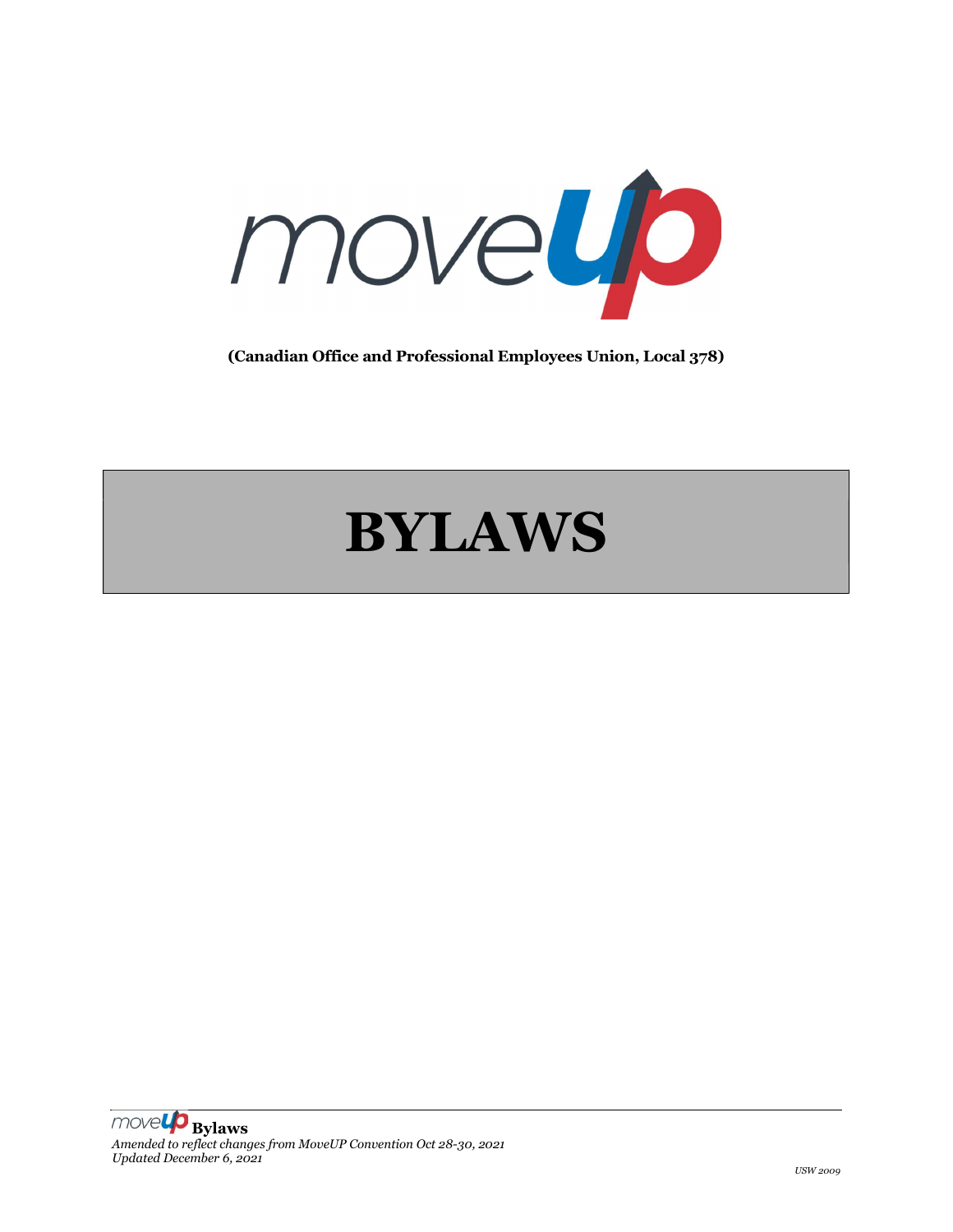# INDEX

| А.<br>В.<br>C.<br>D.<br>Е.<br>F.<br>G.<br>Η.<br>I.<br>J.<br>К.<br>L.<br>М.<br>N.<br>$\overline{2}$<br>3<br>A.<br>В.<br>C.<br>D.<br>4<br>MEMBERS' COMPENSATION FOR WAGES AND EXPENSES WHILE ENGAGED ON LOCAL<br>5<br>B.<br>6<br>A.<br>7<br>$m \sim \mathbb{Z}$ | 1 |  |
|---------------------------------------------------------------------------------------------------------------------------------------------------------------------------------------------------------------------------------------------------------------|---|--|
|                                                                                                                                                                                                                                                               |   |  |
|                                                                                                                                                                                                                                                               |   |  |
|                                                                                                                                                                                                                                                               |   |  |
|                                                                                                                                                                                                                                                               |   |  |
|                                                                                                                                                                                                                                                               |   |  |
|                                                                                                                                                                                                                                                               |   |  |
|                                                                                                                                                                                                                                                               |   |  |
|                                                                                                                                                                                                                                                               |   |  |
|                                                                                                                                                                                                                                                               |   |  |
|                                                                                                                                                                                                                                                               |   |  |
|                                                                                                                                                                                                                                                               |   |  |
|                                                                                                                                                                                                                                                               |   |  |
|                                                                                                                                                                                                                                                               |   |  |
|                                                                                                                                                                                                                                                               |   |  |
|                                                                                                                                                                                                                                                               |   |  |
|                                                                                                                                                                                                                                                               |   |  |
|                                                                                                                                                                                                                                                               |   |  |
|                                                                                                                                                                                                                                                               |   |  |
|                                                                                                                                                                                                                                                               |   |  |
|                                                                                                                                                                                                                                                               |   |  |
|                                                                                                                                                                                                                                                               |   |  |
|                                                                                                                                                                                                                                                               |   |  |
|                                                                                                                                                                                                                                                               |   |  |
|                                                                                                                                                                                                                                                               |   |  |
|                                                                                                                                                                                                                                                               |   |  |
|                                                                                                                                                                                                                                                               |   |  |
|                                                                                                                                                                                                                                                               |   |  |
|                                                                                                                                                                                                                                                               |   |  |
|                                                                                                                                                                                                                                                               |   |  |
|                                                                                                                                                                                                                                                               |   |  |
|                                                                                                                                                                                                                                                               |   |  |
|                                                                                                                                                                                                                                                               |   |  |
|                                                                                                                                                                                                                                                               |   |  |
|                                                                                                                                                                                                                                                               |   |  |
|                                                                                                                                                                                                                                                               |   |  |
|                                                                                                                                                                                                                                                               |   |  |
|                                                                                                                                                                                                                                                               |   |  |
|                                                                                                                                                                                                                                                               |   |  |
|                                                                                                                                                                                                                                                               |   |  |
|                                                                                                                                                                                                                                                               |   |  |
|                                                                                                                                                                                                                                                               |   |  |
|                                                                                                                                                                                                                                                               |   |  |
|                                                                                                                                                                                                                                                               |   |  |
|                                                                                                                                                                                                                                                               |   |  |
|                                                                                                                                                                                                                                                               |   |  |
|                                                                                                                                                                                                                                                               |   |  |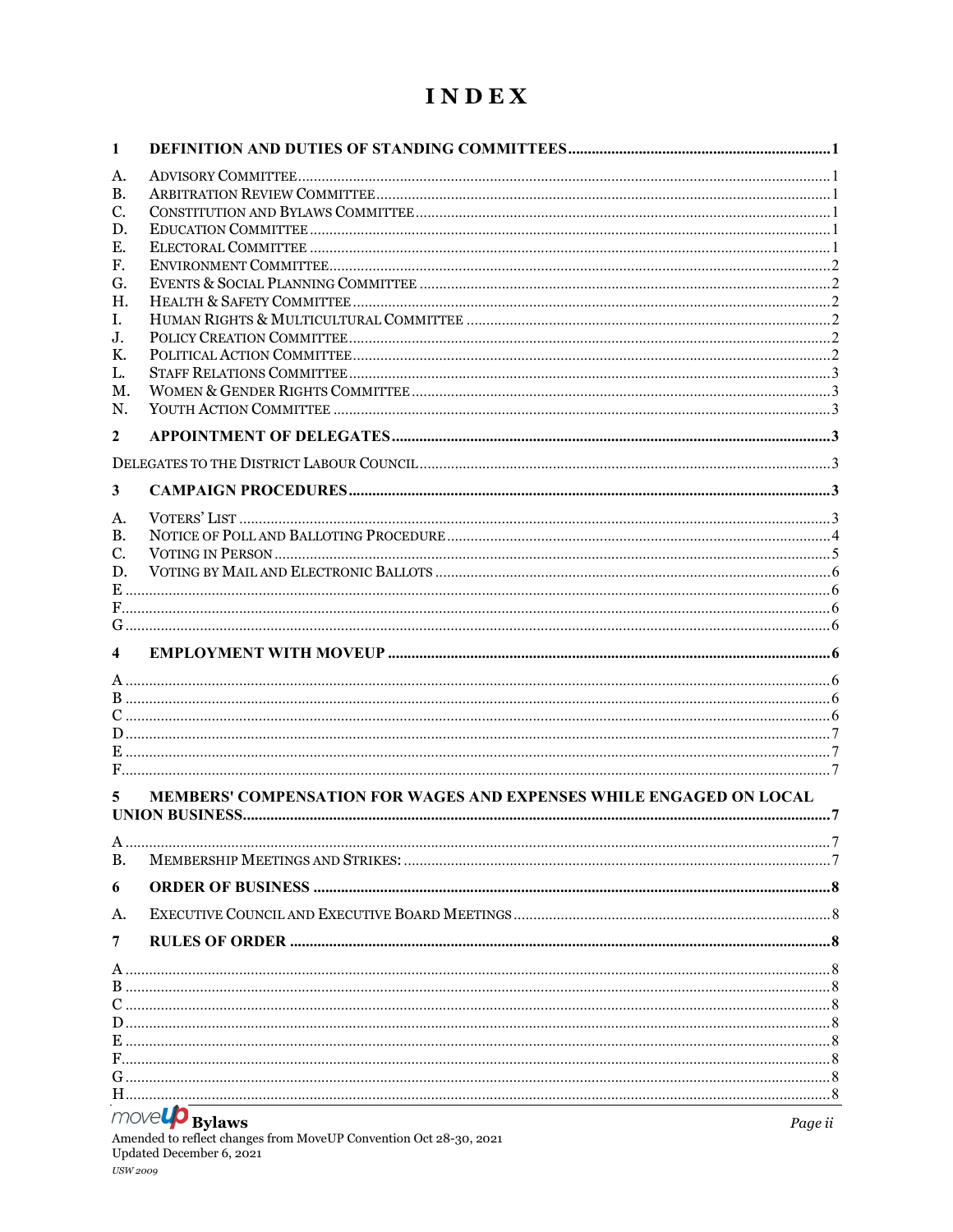| 8         |  |
|-----------|--|
| A.        |  |
| <b>B.</b> |  |
| C.        |  |
| D.        |  |
| Е.        |  |
| F.        |  |
| 9         |  |
|           |  |
|           |  |
|           |  |
| 10        |  |
| 11        |  |
| 12        |  |
|           |  |
|           |  |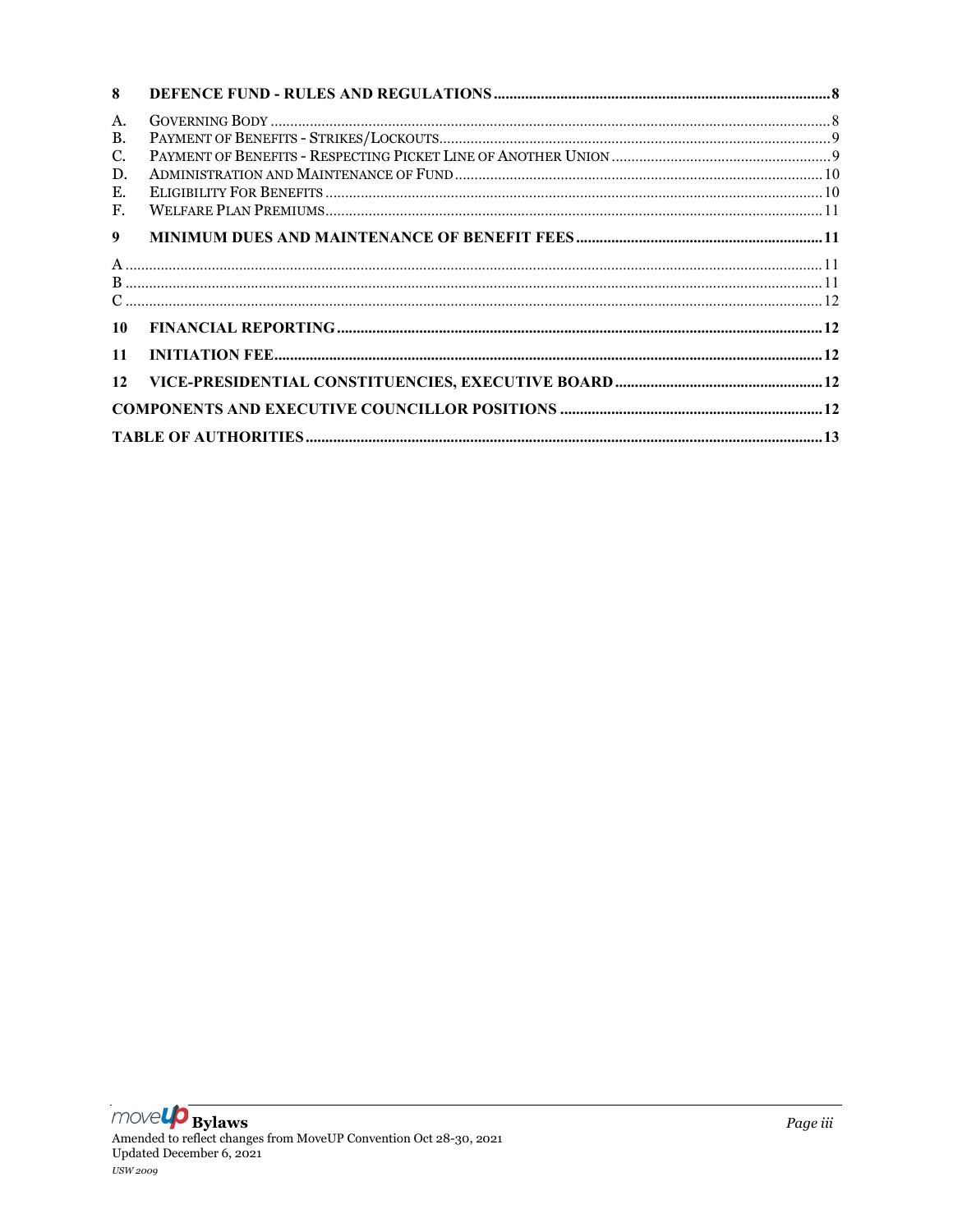#### 1 DEFINITION AND DUTIES OF STANDING COMMITTEES

Standing committees should be balanced, comprising members from the different Vice-Presidents' components and reflect the variety of workers MoveUP represents.

# A. Advisory Committee

The Advisory Committee shall deliberate on all matters of business or policy referred to it by the Executive Board, Executive Council or Convention.

The committee shall review all existing policies to ensure that policies maintain consistency with the Constitution and Bylaws, are kept current, and remain relevant at least once every three (3) years.

### B. Arbitration Review Committee

The Arbitration Review Committee shall receive submissions from Union Representatives wishing to bring matters to arbitration for resolution. The Committee will make the determination whether to go forward or not. The Committee's decision is final.

### C. Constitution and Bylaws Committee

The Constitution and Bylaws Committee shall constantly review the Constitution and Bylaws and make recommendations for changes where necessary. Deliberate and make recommendations on all relative matters referred to it by the Executive Board, Executive Council or Convention.

#### D. Education Committee

The Education Committee shall assist in Union education in accordance with the policy approved by the Executive Board, Executive Council or Convention.

#### E. Electoral Committee

(1) The Electoral Committee shall review the membership lists in each employer bargaining unit at least once a year or as directed by the Executive Board or Executive Council.

The Electoral Committee shall make recommendations based on these reviews to the Executive Council to ensure Executive Councillor and Executive Board representation reflects the changes occurring in the membership.

(2) At least sixty (60) days prior to opening of nominations the Electoral Committee shall re-examine the Councillor representation and electoral districts, and if required, recommend changes thereto for the then forthcoming election. Concurrently, the Electoral Committee shall establish for the Executive Council Elections the monthly membership averages for the preceding twelve (12) months to October 31 for the purpose of the forthcoming elections.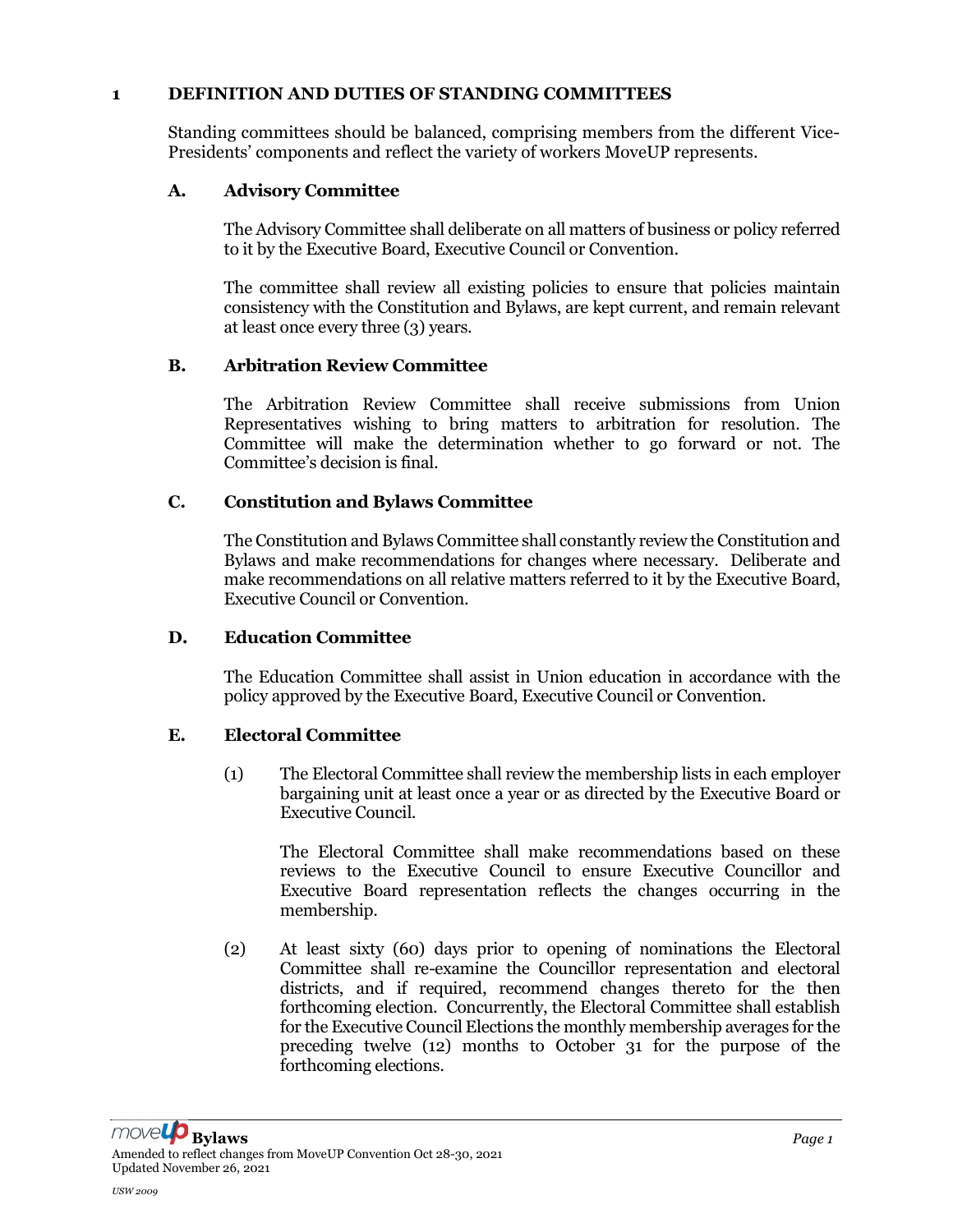At least sixty (60) days prior to opening of nominations the Electoral Committee shall re-examine the Executive Board and Vice-Presidential representation and electoral district, and for the election of the Executive Board and Vice-Presidents the monthly membership average for the twelve (12) month period ending six (6) months prior to the last day that ballots are to be received for election.

- (3) In recommending Councillor, Executive Board and Vice-Presidential representation or changes thereto, the Electoral Committee shall employ such criteria as group, section, region, department, geography, historical relationships or such other criteria as determined by the Executive Council.
- (4) While attempting to promote as fair and equitable representation on Council for members in each bargaining unit, the Electoral Committee shall use as a guide the numerical ratio of approximately one (1) Councillor for each eightyfive (85) members in each employer bargaining unit.

### F. Environment Committee

The Environment Committee is committed to environmental sustainability, assisting members' education, to improve MoveUP's environmental performance and to practice continuous environmental stewardship.

### G. Events & Social Planning Committee

The Events & Social Planning Committee shall be responsible for planning and organizing social events for the benefit of MoveUP members and their families.

#### H. Health & Safety Committee

The Health & Safety Committee shall be responsible for addressing health and safety matters pertaining to all MoveUP members.

# I. Human Rights & Multicultural Committee

The Human Rights Committee shall be responsible for ensuring that MoveUP members are well versed in human rights and social justice issues which impact our workplaces and our communities.

#### J. Policy Creation Committee

The Policy Creation Committee shall create new policy as required and make recommendations to the Executive Board and Executive Council.

# K. Political Action Committee

The mandate of the Political Action Committee shall be:

- to participate and assist the union in all aspects of political activity to protect and advance the objectives of the Union.
- to continue to work to educate the members of the importance of the Local being involved in the political process.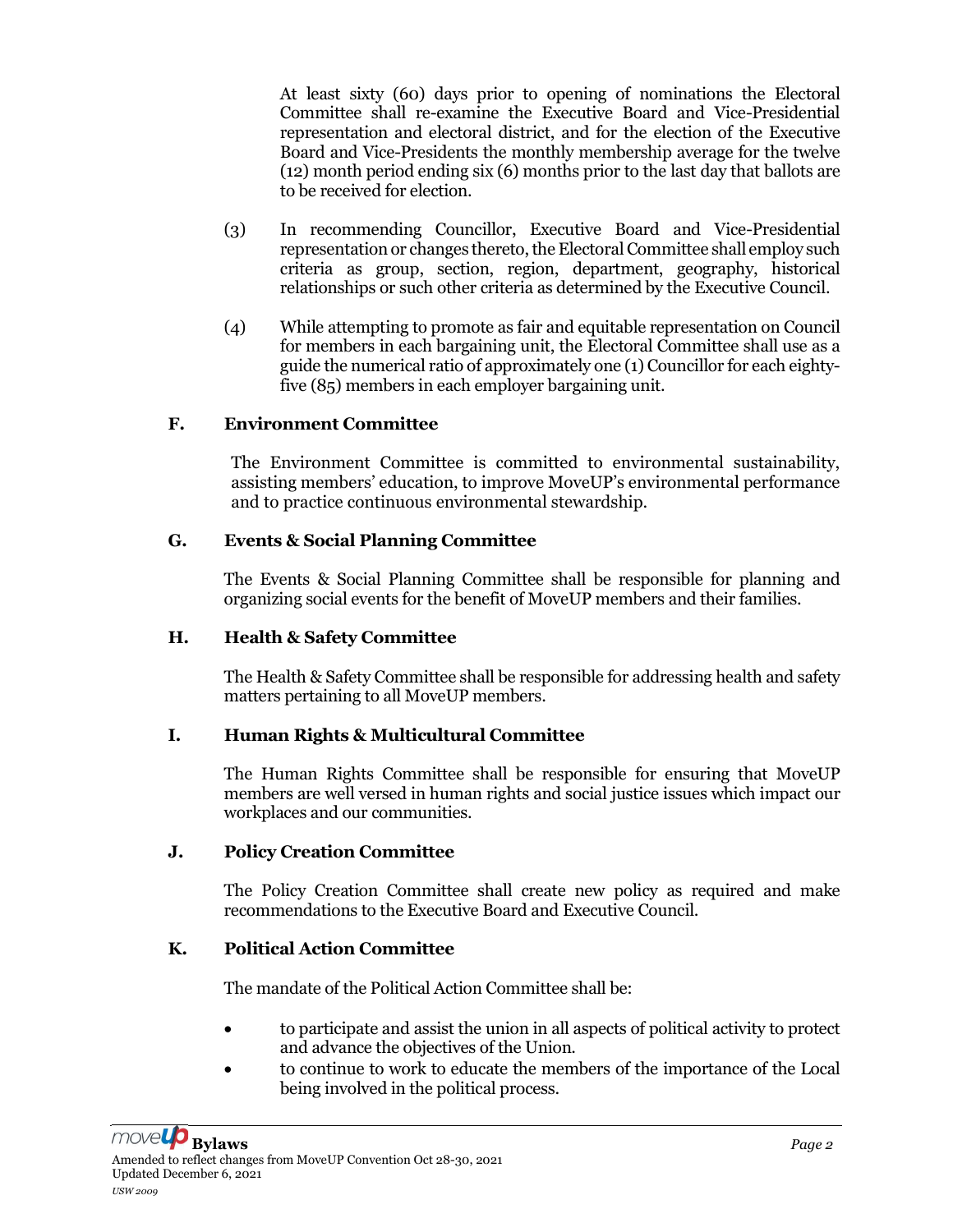to continue to encourage and educate the members to participate either as candidates or volunteers, in all levels of political activity.

### L. Staff Relations Committee

The Staff Relations Committee will be chaired by the President and shall include the Vice-President(s) and Secretary-Treasurer.

### M. Women & Gender Rights Committee

Reaching out and engaging women, empowering, mobilizing and building capacity through mentoring, education, and advocating, raising awareness of all issues that affect women globally.

### N. Youth Action Committee

The Youth Action Committee exists to promote the involvement of young workers (30 and under) in the union through education and activism around issues important to youth.

### 2 APPOINTMENT OF DELEGATES

# Delegates to the District Labour Council

Delegates to a District Labour Council shall be appointed by the President subject to the approval of the Executive Board. A delegate acting contrary to the interests of our organization may be removed by decision of the Executive Board.

# 3 CAMPAIGN PROCEDURES

# A. Voters' List

- 1) The Returning Officer shall, no later than March 18th in an Executive Council election year and on the day that the nominations for Executive Board close, establish a preliminary voters list showing the name and constituency number in which each Member is entitled to vote.
- 2) Members whose names do not appear on the preliminary voters list will be entitled to have their names added up until April 1<sup>st</sup> in an Executive Council election year and four days prior to the start of polling when the Executive Board is being elected.
- 3) The Returning Officer shall, no later than May  $15<sup>th</sup>$  in an election year for the Master Construction Trade Union Benefit Plan, establish a preliminary voter's list of members entitled to vote in the election of these trustees. These members shall be those members working under the terms and conditions of the Construction Industry Affiliated Trade Unions collective agreement.
- 4) Notwithstanding 1), 2), and 3) only members in good standing shall be entitled to vote until the close of polls.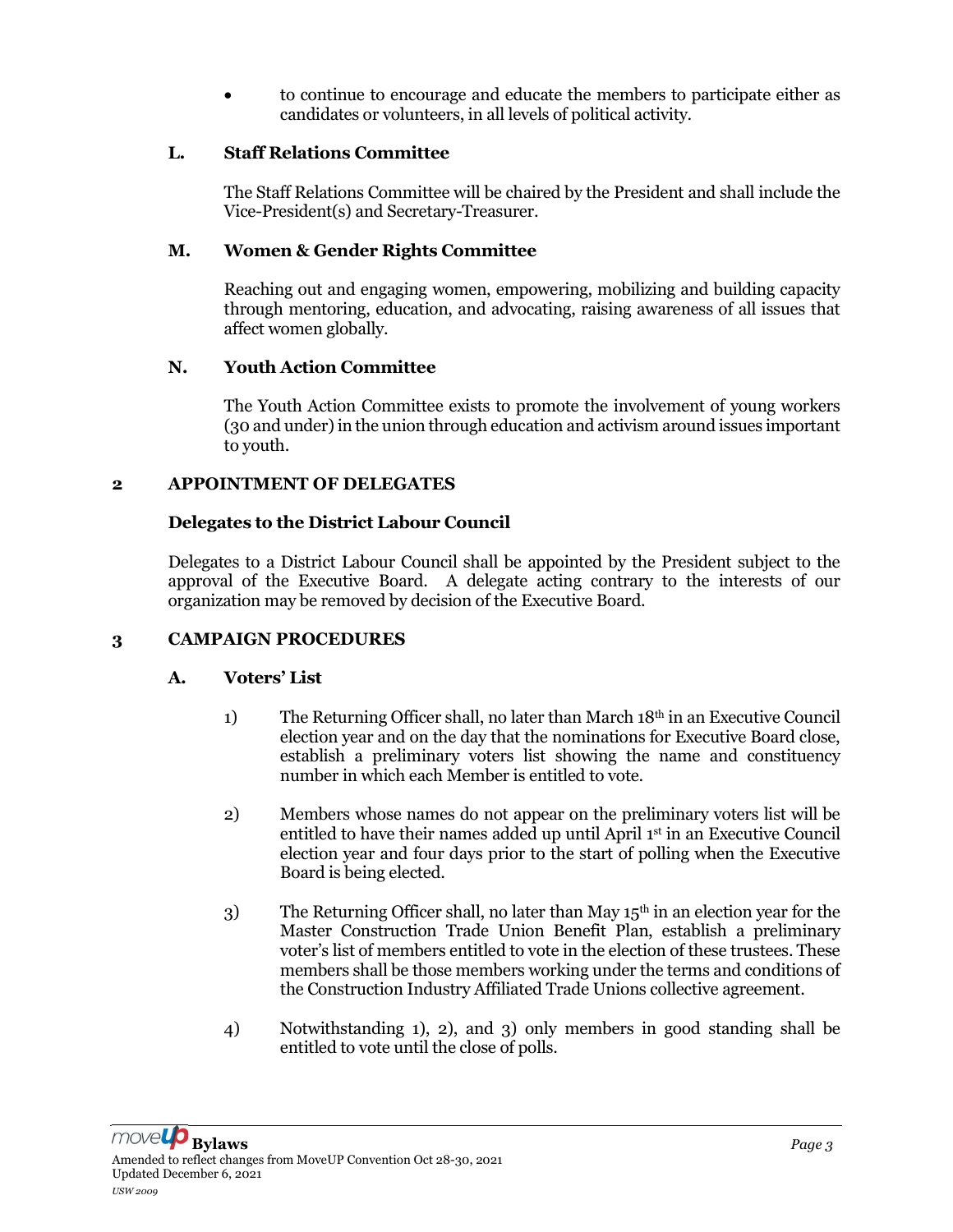# B. Notice of Poll and Balloting Procedure

- 1) On or before April  $1<sup>st</sup>$  in an Executive Council election year the Returning Officer may designate polling day(s) which shall be between April  $5<sup>th</sup>$  and April 30<sup>th</sup>. For the election of the Executive Board, refer to Article 10.1(c) of the Constitution.
- 2) On or before June 1 in election years as described in the Master Construction Trade Union Benefit Plan Trust Agreement, the Returning Officer may designate polling days which shall be between June 15 and July 15.
- 3) The Returning Officer shall designate a secure site for the return of paper ballots.
- 4) The Returning officer will, insofar as is practical, adopt the following procedure for the distribution and counting of paper ballots:
	- i) Ballots shall list candidates in random order and where appropriate, the name of the Bargaining Unit.
	- ii) Ballots to be returned by mail will be accompanied by a ballot envelope and a return envelope.
	- iii) The Returning Officer shall distribute the ballots and related documents to each eligible voter at that person's last known home address or in any manner approved by the Executive Board or Executive Council.
	- iv) Ballots for the Executive Council election shall be mailed to eligible voters no earlier than April 5th and no later than April 9th in an Executive Council election year and will not be counted unless received by 4:30 p.m. on April 30th in an election year at the designated site as specified in 3 above. In the event that April 30th falls on a weekend the Friday preceding the date will apply (i.e. April 28th or 29th). For the Executive Board elections voting shall open as per Article 10.1(c) of the Constitution. Votes will not be counted unless received by 4:30pm on the day voting closes. In the event that the last day of voting for the Executive Board falls on a nonbusiness day, the next business day will apply.
	- v) Ballots for the Master Construction Trade Union Benefit Plan will not be counted unless received by 4:30pm on July 15. In the event that July 15 falls on a weekend, the Friday preceding the date will apply.
- 5. The Returning officer will, insofar as is practical, adopt the following procedure for the distribution and counting of electronic ballots:
	- i) Ballots shall list candidates in random order and where appropriate, the name of the Bargaining Unit.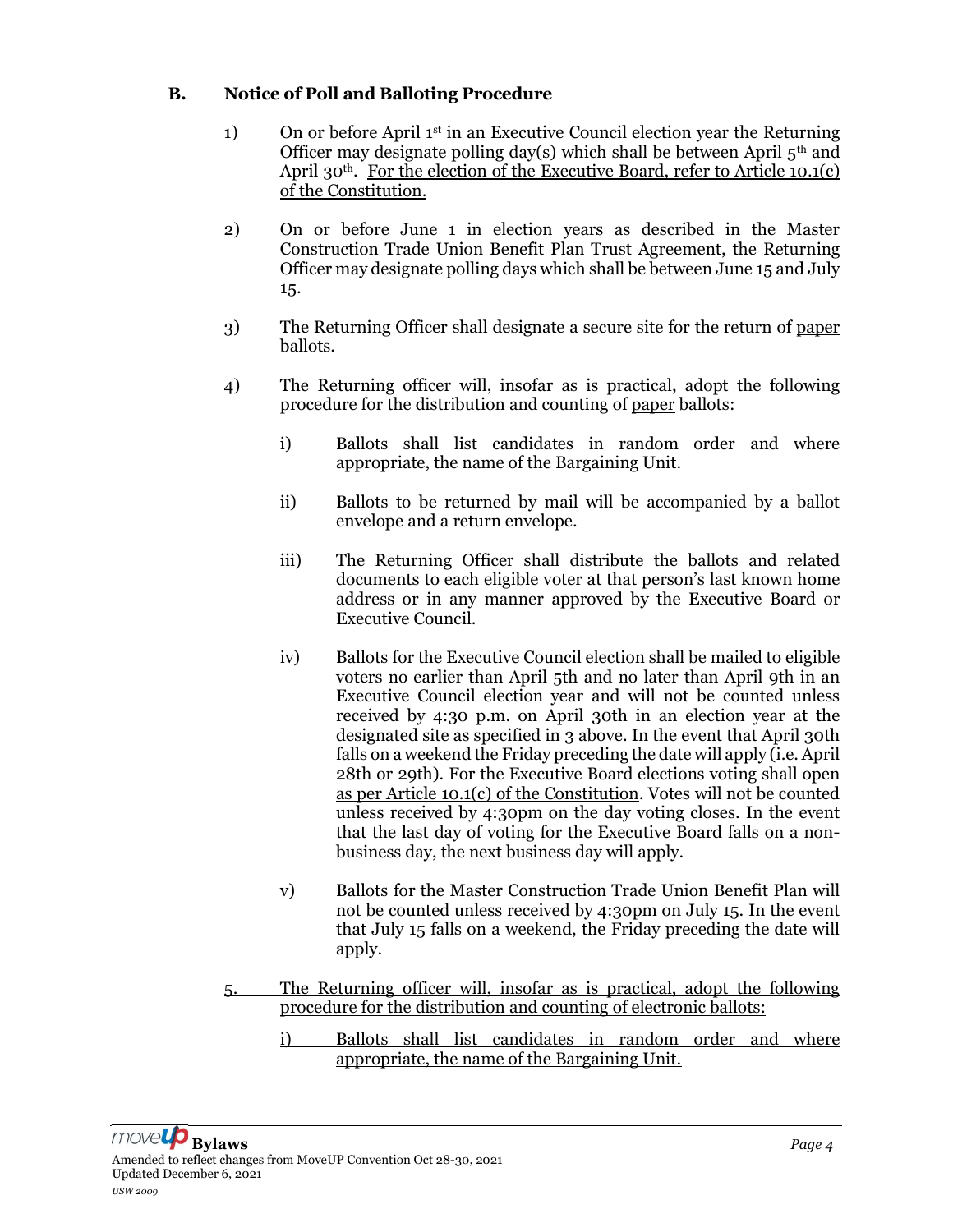- ii) The Returning Officer shall notify each eligible voter of the voting process at that person's last known home email address or in any manner approved by the Executive Board or Executive Council.
- iii) Notification of Voting for the Executive Council elections shall be emailed to eligible voters no earlier than April 5th and no later than April 9th in an Executive Council election year. Tabulation of votes will be completed and counted at 4:31 p.m. on April 30th in an election year. The results are sent to the Returning Officer.
- iv) Notification of Voting for the Executive Board elections shall be emailed to eligible voters no earlier than eighty (80) days prior to Convention. Tabulation of the votes will be completed and counted at 4:31pm on the day voting closes (as per Constitution Art. 10.1 b) iv)).
- 6) The Returning Officer together with their deputies and such poll clerks as may be required will, forthwith after close of poll, count the ballots and report the results in writing to the President. It shall require a plurality of the respective votes cast to elect Union Officers and Master Construction Trade Union Benefit Plan trustees.
- 7) The Returning Officer will preserve all election records, including ballots for 12 months from the date of the election after which time they may be destroyed upon approval of the Executive Council unless a question has arisen in connection therewith.

# C. Voting in Person

Where votes are conducted at Membership Meetings the following procedure will be adopted:

- 1) The Returning Officer shall prepare and provide to the Presiding Officer of the meeting, sufficient ballot papers for the Members attending the meeting.
- 2) A Deputy Returning Officer will be appointed and will be in charge of balloting.
- 3) The Deputy Returning Officer at the meeting shall appoint scrutineers who shall issue ballots and ensure no Member receives more than one ballot.
- 4) Marked ballot papers shall be placed and sealed in envelopes marked "ballot" by the voting Members. The ballot envelope(s) shall in turn be enclosed and sealed in a ballot return envelope with the voter's name, home mailing address, Union Membership number and signature on the outside of the envelope. The ballot return envelopes shall be placed by the voting Members into ballot containers approved by the Returning Officer which shall be sealed by the scrutineers and handed to the Presiding Officer who shall sign for same.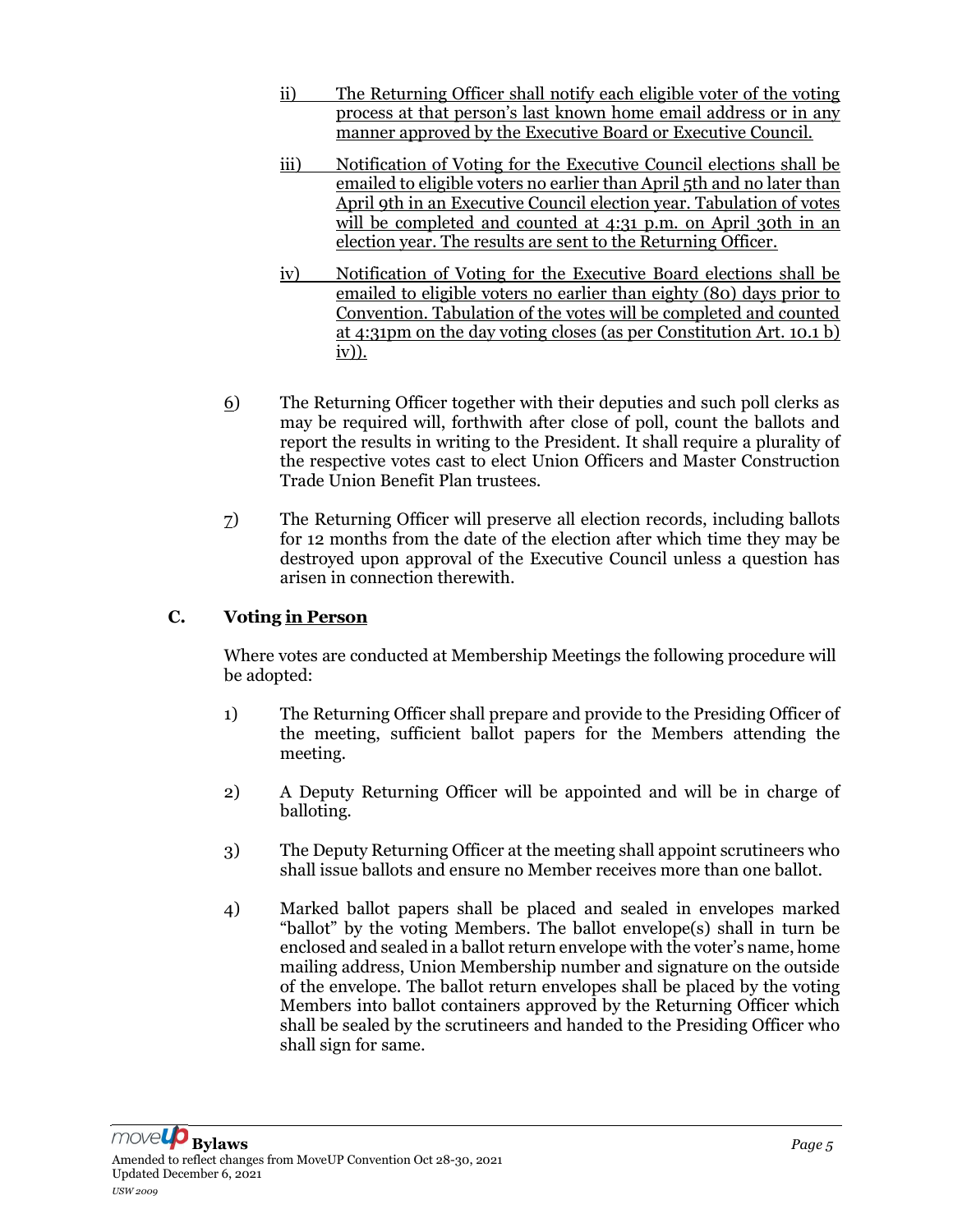- 5) The Presiding Officer shall return the sealed ballot container to the Returning Officer who shall keep such containers sealed until voting is completed at all meetings.
- 6) Where practicable, members geographically unable (beyond 1 hour travel time each way from any meeting location) to attend the meetings may vote in accordance with D, by contacting the person(s) appointed by the President prior to the last scheduled meeting.

# D. Voting by Mail and Electronic Ballots

Electronic ballots are preferred, however, paper ballots shall be available to any member upon request.

Where a ballot is to be conducted by mail or electronically the following procedure will be followed:

- 1) Members voting by mail shall follow the procedure set out in  $C(4)$  and will return the ballot to the Returning Officer.
- 2) The Returning Officer will maintain a mail ballot return box which shall be kept closed until the conclusion of voting.
- 3) Only those ballots received by the Returning Officer, on or before the designated post marked date, will be counted.
- 4) The Returning Officer shall supervise electronic balloting as approved by the Executive Board or Executive Council.
- E. Other than the Table Officers, any employee of the Local who stands as candidate for office will take a leave of absence without pay for the duration of the election as of the closing date of nominations. Accrued time may be used in lieu if the candidate so desires.
- F. Staff who are not candidates shall not canvass, campaign or solicit on behalf of any candidate.
- G. No Union member shall campaign or knowingly permit any person on their behalf to campaign on the premises of the Union office.

# 4 EMPLOYMENT WITH MOVEUP

- A. The Executive Council, as advised by the President and Executive Board, shall have the authority to approve the hiring of additional regular employees: Clerical; Union Representatives; Senior Union Representatives; and Staff Specialist(s), to carry on the business of the Local Union.
- B. The Executive Board shall have the authority to approve the hiring of temporary employees as advised by the President except that the President shall be authorized to hire such employees without approval for short term emergent requirements.
- C. The salary of the President of MoveUP shall be at the maximum of the highest salaried job grouping of all the Local Union's bargaining units, plus 25% to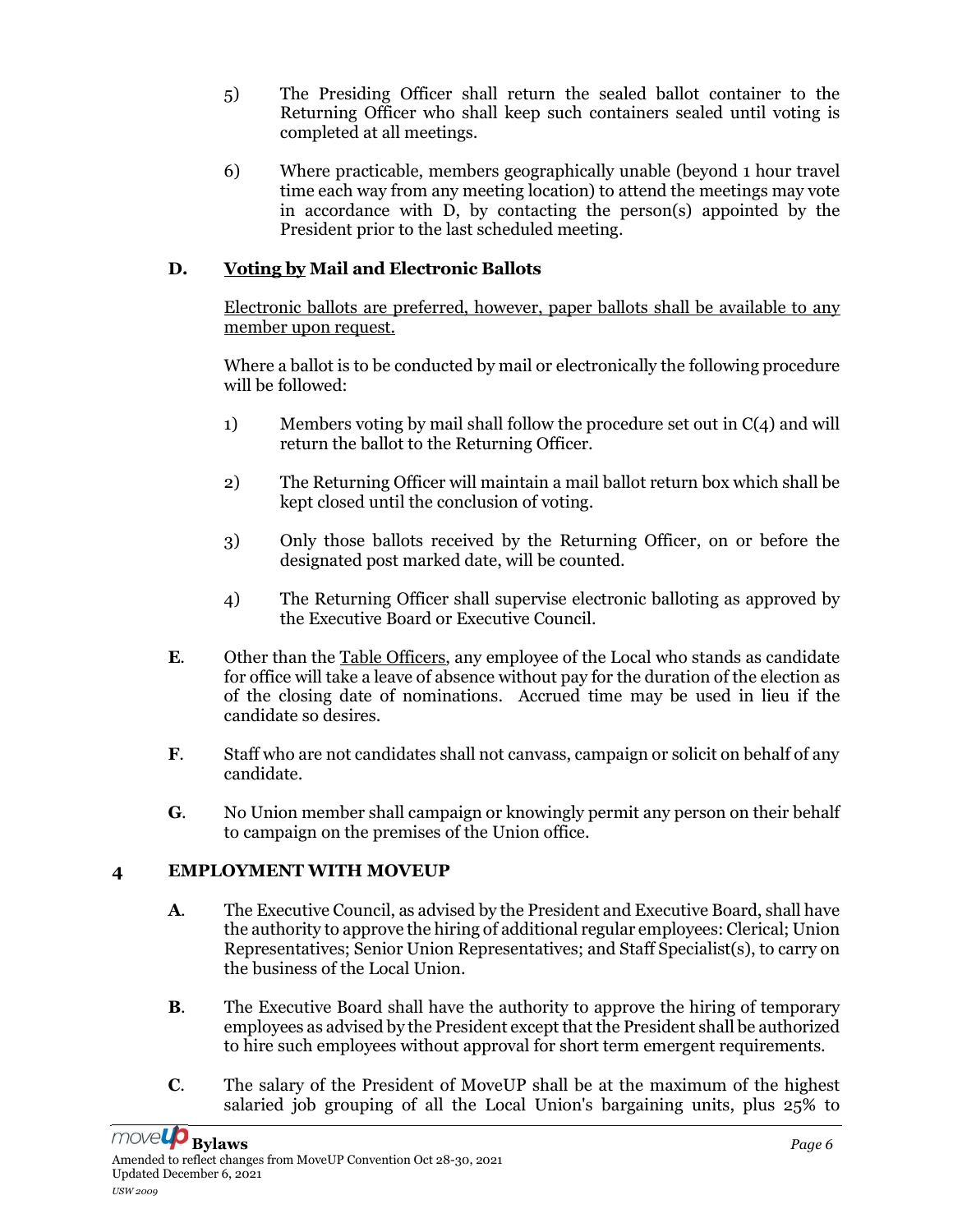recognize flexible hours worked. The President shall receive a monthly vehicle allowance of \$600.00

- D. The salary of the Secretary-Treasurer of MoveUP shall be at the maximum of the highest salaried job grouping of all the Local Union's bargaining units, plus 5% to recognize flexible hours worked. For any period that the Secretary-Treasurer performs the role of Acting President for more than one consecutive day, the Secretary-Treasurer shall be paid the highest salaried job grouping of all the Local Union's bargaining units, plus 15%. The Secretary-Treasurer shall receive a monthly vehicle allowance of \$600.00.
- E. That the salary for the Vice-Presidents be established at \$112,488.05 annually at the commencement of the 2021 Vice-Presidential term of office. The compensation shall be adjusted at the same time, and at the same percentage as the President and Secretary-Treasurer for the remainder of the term. For any period that a Vice-President performs the role of Acting President for more than one consecutive day, the Vice-President shall be paid the highest salaried job grouping of all the Local Union's bargaining units, plus 15%. The Vice-Presidents shall receive a monthly vehicle allowance of \$600.00.
- F. Terms and conditions of employment for full time elected officials shall be contained in a contract prepared by the Executive Board and approved by the Executive Council. Such contract shall be available to any candidate prior to an election.
- $G<sub>i</sub>$  The salary scales of the unionized employees of MoveUP shall be as negotiated with the certified bargaining agent of the employees.

#### 5 MEMBERS' COMPENSATION FOR WAGES AND EXPENSES WHILE ENGAGED ON LOCAL UNION BUSINESS

A. Any member or employee authorized or instructed to perform any particular service for the Local Union shall be reimbursed for all salary loss incurred while so acting.

Members and employees of the union will be reimbursed for reasonable expenses incurred while on authorized union business, provided that such expenses are appropriate for the union, necessary, reasonable, and supported by receipts as required by the 'Executive Administrative Policy' governing Member and Employee Expense Claims.

# B. Membership Meetings and Strikes:

Members from isolated areas attending Union meetings will be encouraged to carpool to meetings and will be reimbursed for the cost of gas, supported by receipts, with prior approval of the Secretary-Treasurer. Likewise during job action, job stewards, picket captains and picketers will be reimbursed for reasonable and necessary gas and meal expenses which are supported by receipts, with prior approval of the Secretary-Treasurer.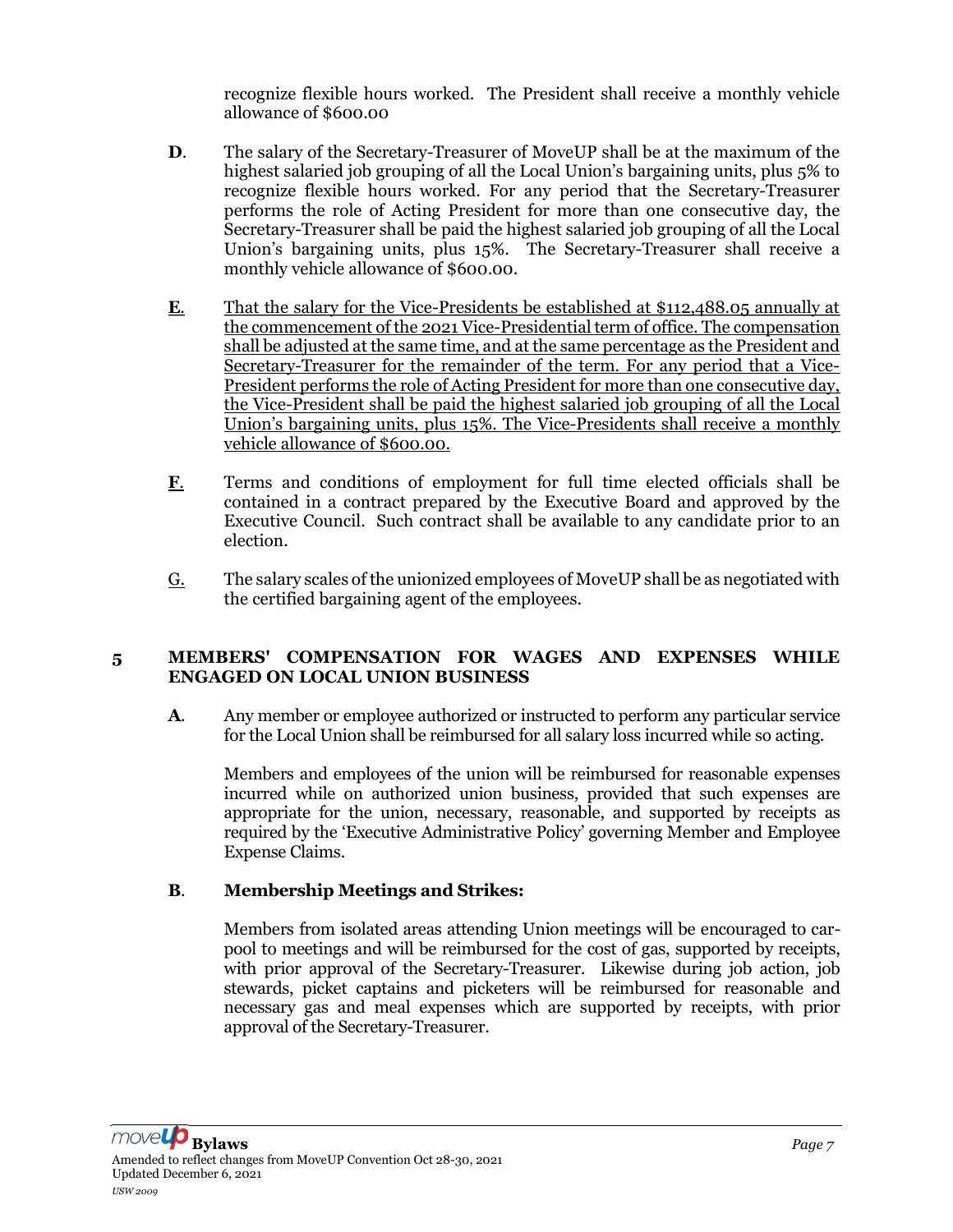#### 6 ORDER OF BUSINESS

#### A. Executive Council and Executive Board Meetings

- $1<sup>st</sup>$ st Installation of Officers and Councillors
- 2nd Minutes of Previous Meeting
- $3<sup>rd</sup>$  Business Arising from Minutes  $4<sup>th</sup>$  Financial Reports
- **Financial Reports**
- $5<sup>th</sup>$ <br>6<sup>th</sup> Reports of Officers and Committees Updates or Actions
- Correspondence
- $\frac{7^{\text{th}}}{8^{\text{th}}}$ General and Unfinished Business
- New Business

#### 7 RULES OF ORDER

- A. The President, or in their absence, the Secretary-Treasurer or a Vice-President of the Local Union shall preside at all Executive Board and Council meetings and Conventions. Business shall be confined to a pre-arranged agenda drawn up by the Executive Board, a copy of which shall have been forwarded to all Councillors or published for all members prior to the meeting.
- B. In all debates or discussions no speaker shall speak more than three minutes without the consent of the majority of the meeting, and no member shall speak more than once to a motion without the consent of the Chair.
- C. Any member wishing to speak shall rise and address the Chair. The member shall confine his or her remarks to the question or subject and avoid repetition.
- D. The President shall be privileged to debate upon all subjects on calling any other Officer to the Chair.
- E. All questions, other than the election of officers shall be decided by a voice vote. Any three members can request a count to be taken.
- F. The election of officers shall be by secret ballot vote.
- G. Revisions and amendments to the Bylaws must carry a two-thirds majority of the Executive Council present.
- H. "Bourinot's Rules of Order" shall be the authority governing all questions of order or procedures not otherwise covered by the above Bylaws or by the Constitution of MoveUP.

#### 8 DEFENCE FUND - RULES AND REGULATIONS

#### A. Governing Body

(1) These Rules and Regulations may be amended from time to time by the Executive Council.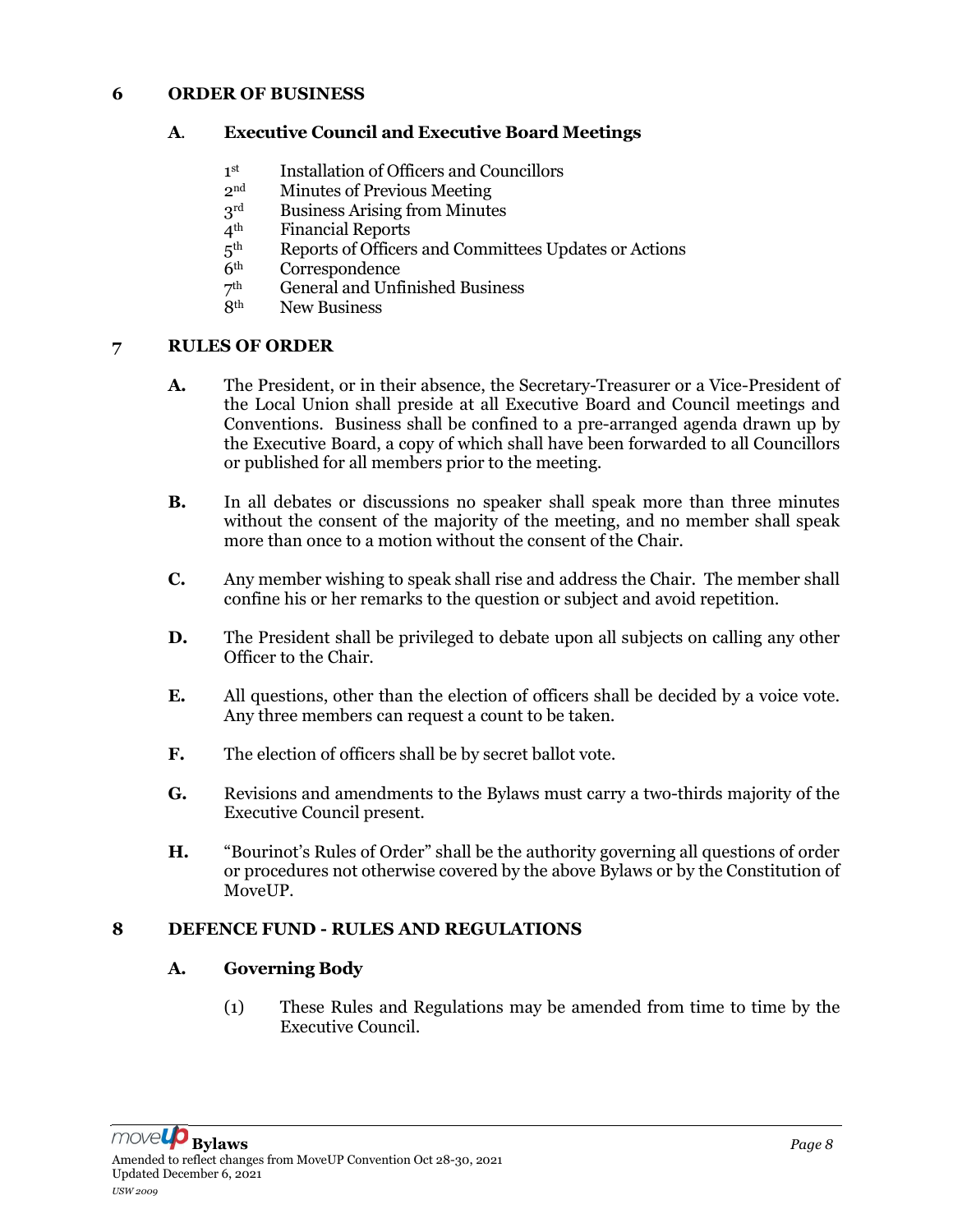# B. Payment of Benefits - Strikes/Lockouts

- (1) Each member of the Union who is on strike in compliance with of the National Constitution or has been locked out, shall be eligible to receive weekly benefits on or after the 8th calendar day following the beginning of such strike or lockout.
- (2) Members who, after the beginning of any strike or lockout as aforesaid, receive any disability benefits, unemployment compensation, or sick leave benefits, shall not be eligible for benefits under the Defence Fund until the beginning of the 8th calendar day after the termination of any such payments.
- (3) Benefits (in addition to any National strike benefits) in strikes conducted in accordance with of the National Constitution, or during lockouts shall be paid in an amount of \$280 per week as long as the Defence Fund is \$20,000,000 or more, \$250 per week when the Defence Fund is between \$15,000,000 and \$20,000,000, or \$225 per week when the Defence Fund is below \$15,000,000, in accordance with these Rules and Regulations.
- (4) Members who have become eligible for benefits under the Defence Fund shall, after the termination of a strike or a lockout as aforesaid, be eligible for payment of one week's additional benefits.
- (5) In the case of a rotating strike or other job action, the determination of eligibility for benefits and method of payment of benefits to members shall be within the discretion of the Executive Board and not necessarily be in strict compliance with these Rules and Regulations.
- (6) The body determining the amount and duration of benefits from the Defence Fund, based upon the solvency of the Defence Fund and in accordance with these Rules and Regulations, shall be the Executive Board.
- (7) The Executive Board shall review weekly benefits, at each meeting, following the beginning of a strike or lockout.

# C. Payment of Benefits - Respecting Picket Line of Another Union

- (1) Each member of the Union who suffers a loss of salary as a result of respecting a picket line related to labour disputes shall be paid the same level of benefits as under section 8B (3).
- (2) The body determining the amount and duration of benefits from the Defence Fund, based upon the solvency of the Defence Fund and in accordance with these Rules and Regulations, shall be the Executive Board.
- (3) The Executive Board, dependent upon the scope of the action, may authorize weekly benefits in excess of those amounts as listed in 8C (1) up to \$400. per week as per Bylaw 8B(3), but not in excess of 60% of the member's regular earnings for the period affected.
- (4) Any benefits to which members may be entitled from the National Union will be paid into Local 378's Defence Fund when the member is receiving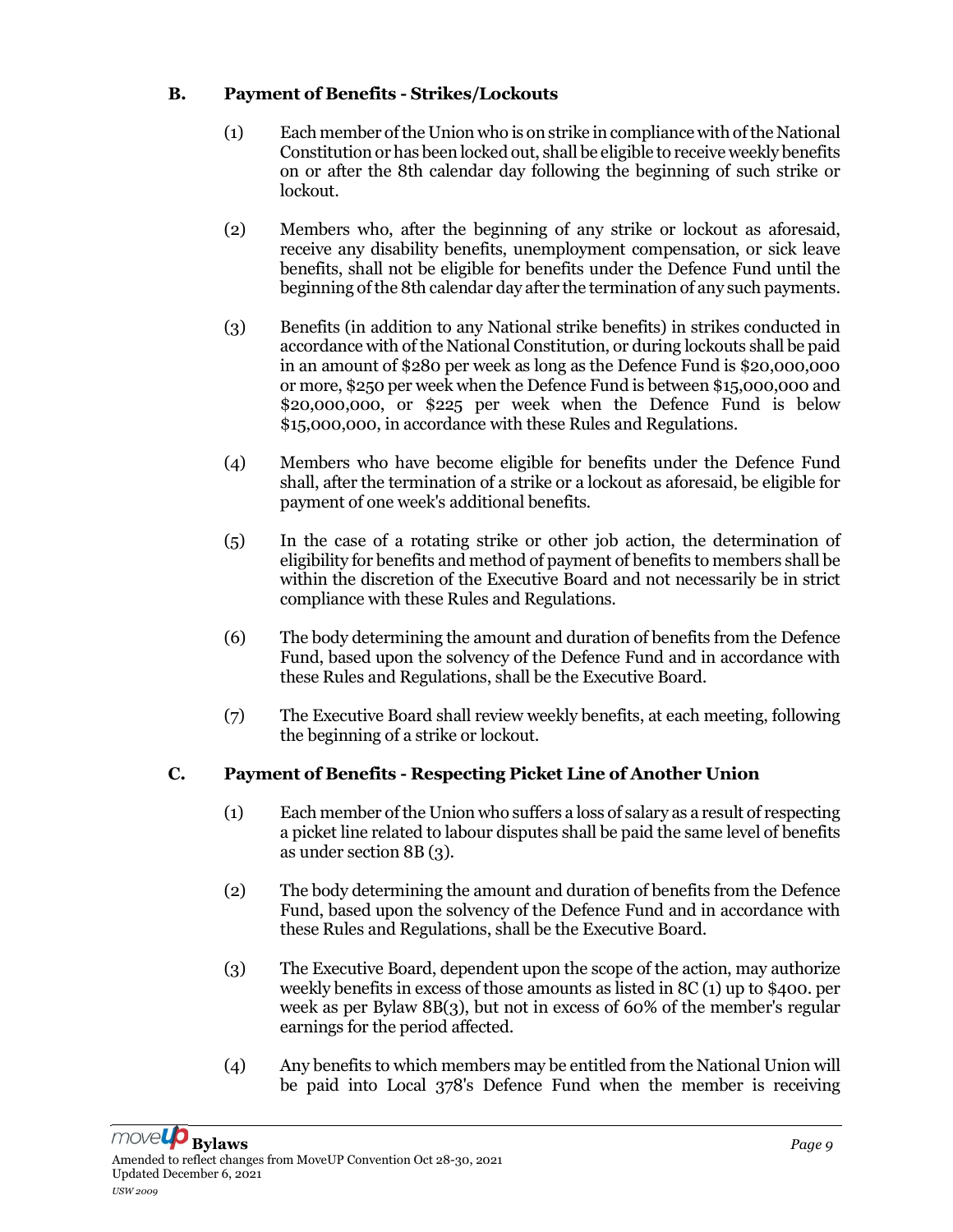enhanced benefits under this Section and will not be paid to the affected members.

- (5) Members respecting a picket line related to labour disputes who are receiving any disability benefits, unemployment compensation, or sick leave benefits, shall not be eligible for benefits under the Defence Fund until after the termination of any such payments.
- (6) The Executive Board shall review weekly benefits, at each meeting, following the beginning of a strike or lockout.

### D. Administration and Maintenance of Fund

- (1) The Secretary-Treasurer shall keep such records as may be required from time to time for the proper administration of the Defence Fund. Such records shall be maintained with the Local Union files.
- (2) Clerical and other expenses of administration (strike headquarters, leaflets, picket signs, kitchen and coffee) of the Defence Fund shall not be chargeable to the Defence Fund in any manner whatsoever.
- (3) The Defence Fund shall be maintained in an account separate and apart from all other funds and assets of Local 378, in such banks, trust companies, credit unions or other institutions as may be determined by the Executive Council. All earnings from such accounts or investments shall accrue to and form a part of the Defence Fund.
- (4) Financial statements of the Defence Fund shall be prepared as required for submission to the Executive Council. This report shall be separate from the regular financial report of the general fund of the Local Union.
- (5) All monies of the Defence Fund shall be invested in accordance with the MoveUP Statement of Investment Policies: as developed by the Executive Board and ratified by Executive Council.

#### E. Eligibility For Benefits

(1) During the period of a strike, picketing, or a lockout as aforesaid, the Union shall maintain a "strike" roll, in duplicate, for its members at specified locations. Each member of the Union in order to be eligible for receipt of benefits from the Defence Fund must sign the "strike" roll each week beginning with the first week of the strike, picketing or lockout.

However, these Rules and Regulations shall be interpreted as permitting a member to qualify any time during such strike, picketing or lockout, and that after once qualifying they will forfeit benefits only for those weeks when they failed to sign the "strike" roll. The Secretary-Treasurer or their authorized representative shall have authority to sign on behalf of members who are unable to physically attend to sign the "strike" roll; such authority shall be exercised only in unusual circumstances and only for extreme good cause shown.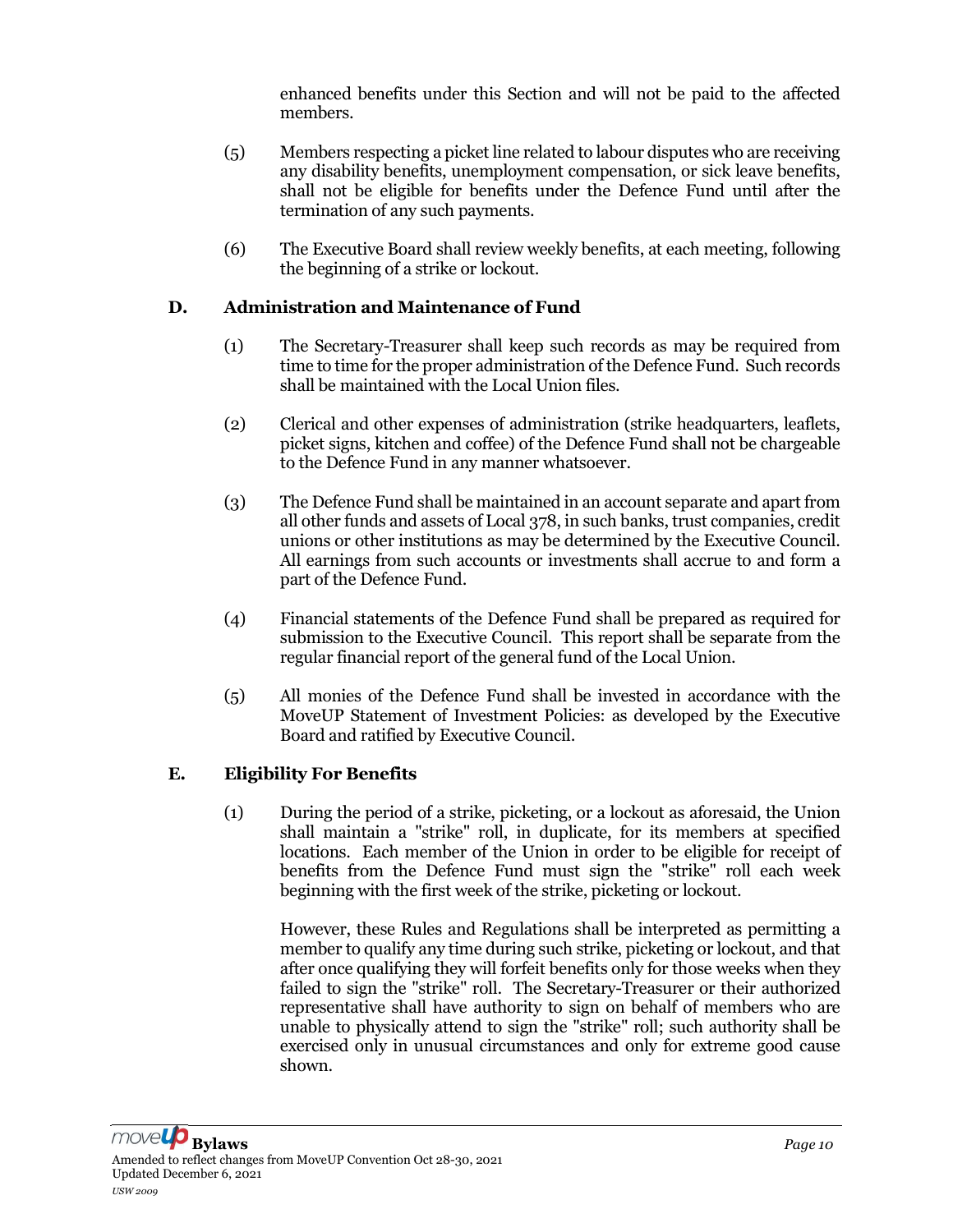- (2) The Secretary-Treasurer or their authorized representative must specify each member for whom they have signed and state in writing the reasons for signing the roll on behalf of each member so affected.
- (3) Each member receiving a benefit from the Defence Fund shall sign a receipt on a form supplied by Local 378's Secretary-Treasurer. The receipt shall be returned to the Secretary-Treasurer and maintained as a part of the records of the Defence Fund.
- (4) Each member on strike, picketing, or locked out is expected to do their assigned duties. Failure to do so will result in a penalty of all or any portion of benefit under the Defence Fund.
- (5) The Secretary-Treasurer or their authorized representative shall withhold distribution of any benefit to any member who has become ineligible for receipt of benefits at the time of distribution. Any benefits, either by cash or cheque, not distributed on these grounds shall be returned forthwith to the Secretary-Treasurer and shall be credited to the Defence Fund. Any member feeling aggrieved by denial of benefits shall have the right to appeal, within ten calendar days of such denial, to the Executive Board, whose decision on eligibility at time of distribution shall be final and binding. If the Executive Board determines that such member was eligible at the time of distribution, payment of benefits shall be forthwith made to such member.

# F. Welfare Plan Premiums

(1) The Defence Fund shall pay group life and group medical insurance premiums for members entitled to benefits under the Defence Fund covering the whole period of the work stoppage if such premiums are not prepaid. If the employer fails, neglects or refuses to continue payment of his share of the said premiums, thus jeopardizing the group life and medical coverage, the Defence Fund shall pay the whole cost of such plans for the duration of the strike, picketing or lockout. Payment of such premiums in accordance with this Article shall be reimbursed to the Defence Fund by the affected members upon their return to work. The Executive Board has the right to include special contingencies not covered above.

# 9 MINIMUM DUES AND MAINTENANCE OF BENEFIT FEES

- A. Maintenance of Benefit Fees shall be the same as Minimum Dues, and Minimum Dues shall be \$20.00 per month. No member shall pay less than the Minimum Dues, except for variations authorized by the Executive Council. Any such variations shall apply to employer groups and not individuals.
- B. Pursuant to the provisions of Article 9.8 of the Constitution, Maintenance of Benefit Fees for members who have terminated or have been laid off by employers in the construction industry with whom the Union has or had collective agreements is hereby established at minimum monthly dues and shall be payable by the first of the month following the last month for which the regular Union dues were paid. Such members who have qualified under the provisions of the MoveUP Health and Benefit Plan and the MoveUP Pension Plan may continue participation in those plans subject to the rules and regulations of the said plans and also are eligible to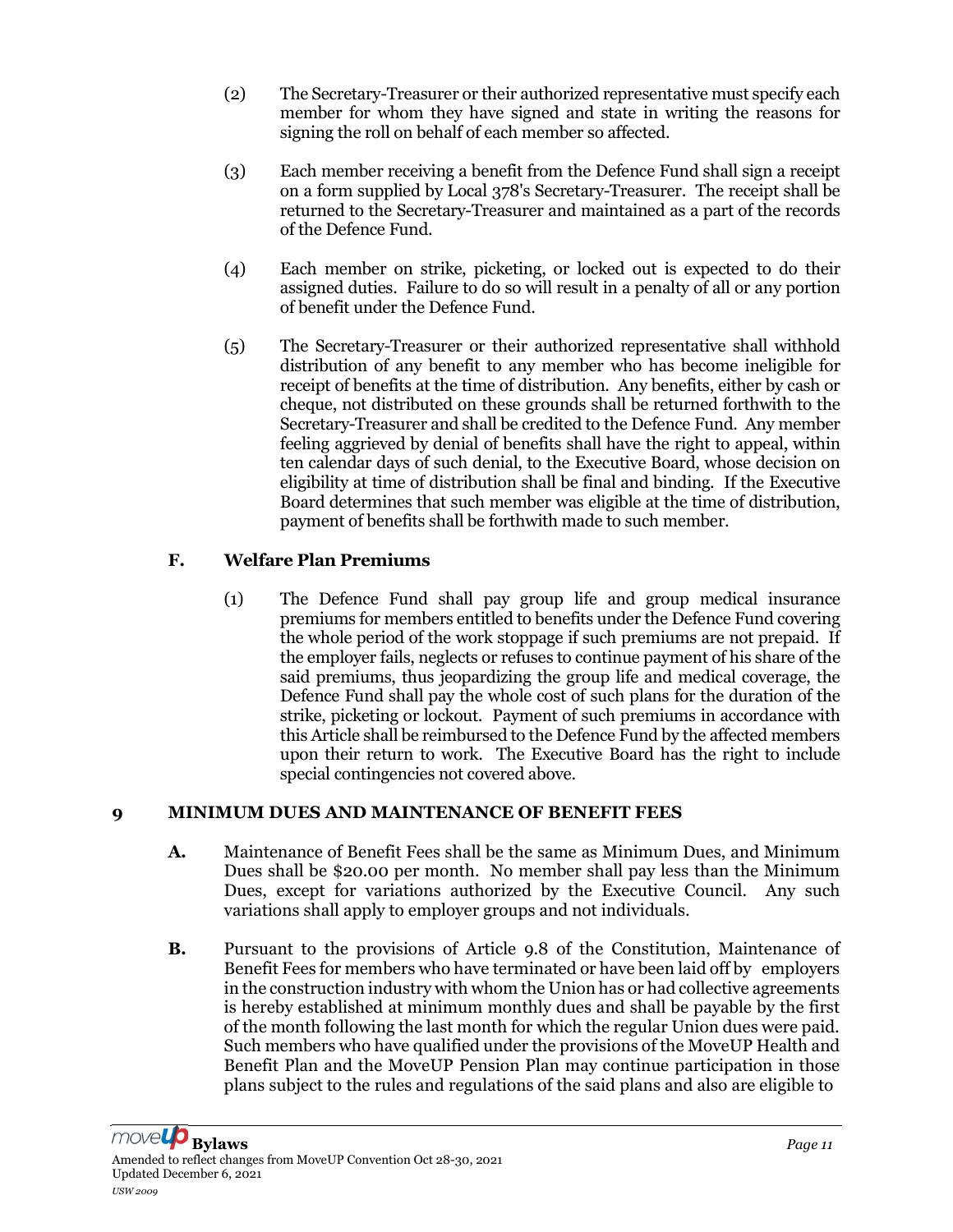register with the union for referral for employment with employers with whom the Union has referral agreement. Members who are employed by any other employer as designated by the Executive Board may also register with the Union for referral for employment with employers with whom the Union has referral agreements. Further, a member who becomes delinquent for three months in payment of such fees shall be automatically suspended.

Such a member may not be reinstated after being delinquent for twelve months. The Maintenance of Benefit Fee provision may not be extended to members who have a lapse in membership of more than twelve months.

C. Members who have terminated with their employer, and where their collective agreement specifies the retention of specific benefits, may pay the union maintenance of benefit fees and retain their membership in the MoveUP for a period of up to two years. The members' seniority will not accrue during this period, but will be granted up to the date of their termination.

#### 10 FINANCIAL REPORTING

- A. A member who has a question about the propriety of a financial matter should submit it in writing to the Executive Board with a copy to the Audit Committee, and failing satisfaction, to the Executive Council.
- B. The Executive Board shall be responsible for publishing and generally distributing to the Executive Council and membership each year, an overview of the Auditor's reports for the Local and Building Ltd. Committee.

#### 11 INITIATION FEE

New members of MoveUP, in workplaces with collective agreements already in force, must pay an initiation fee of \$25. This fee can be waived by the Executive Board upon recommendation of the Secretary-Treasurer.

#### 12 VICE-PRESIDENTIAL CONSTITUENCIES, EXECUTIVE BOARD COMPONENTS AND EXECUTIVE COUNCILLOR POSITIONS

The electoral districts, Vice-Presidential Constituencies, Executive Board Components and Executive Councillor positions shall be determined by the Electoral Committee and approved by the Executive Council prior to each general election.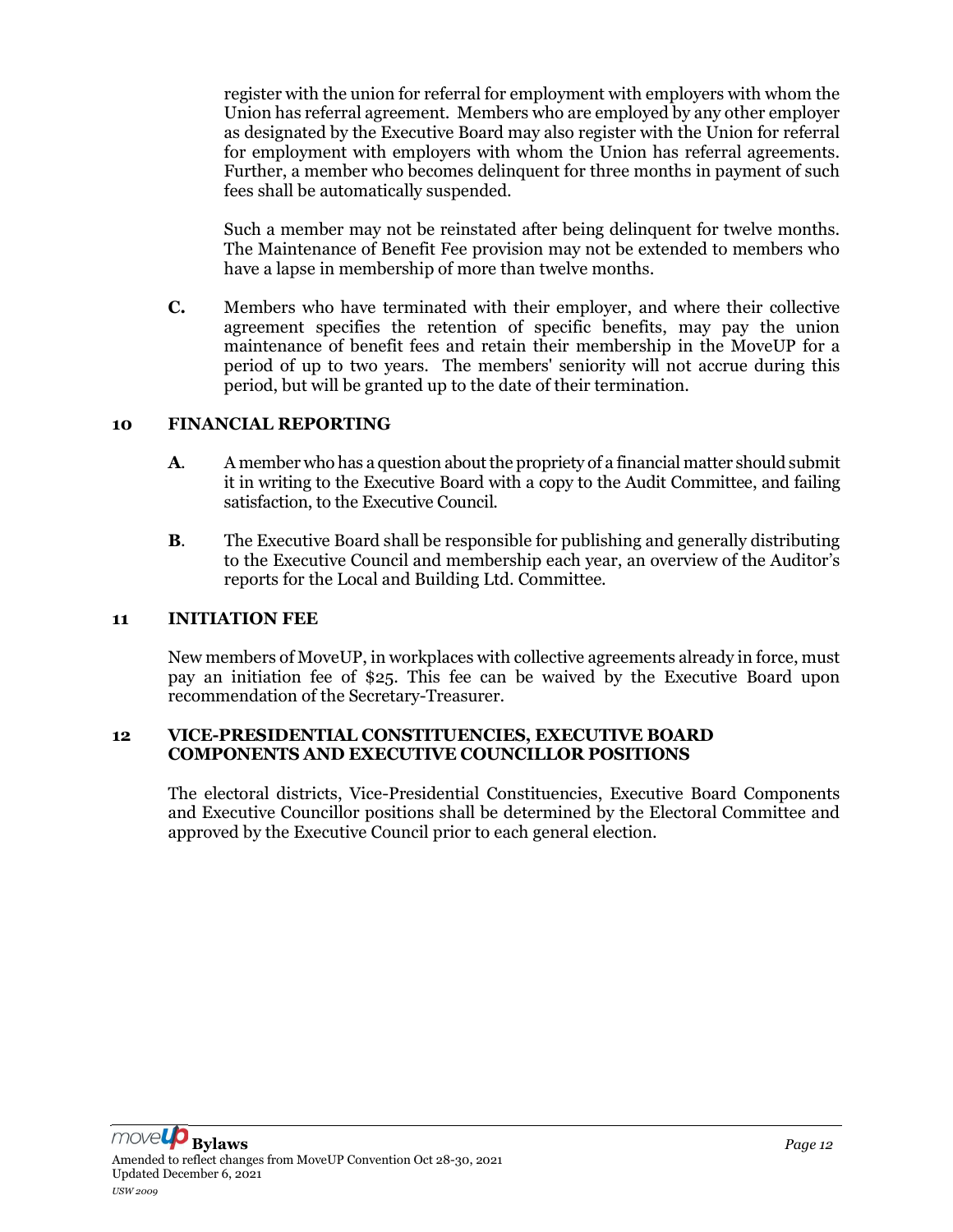#### MOVE UP

# TABLE OF AUTHORITIES

#### BYLAWS

| <b>DATE</b>                   | <b>AUTHORITY</b>                                               | <b>ARTICLE</b>      | <b>CHANGE</b>                                                                          |
|-------------------------------|----------------------------------------------------------------|---------------------|----------------------------------------------------------------------------------------|
| Sep. 25, 1995                 | <b>Executive Council Mtg.</b>                                  | I(c)                | Change re: Staff Relations Committee                                                   |
| Feb. 5, 1996                  | <b>Executive Council Mtg.</b>                                  | V(B)(4)             | Change 1 1/4 % to 1 1/2 %                                                              |
| Feb. 5, 1996                  | Executive Council Mtg.                                         | XV(A)               | Maintenance of Benefit Fees                                                            |
| Mar. 28, 1996                 | <b>Executive Council Mtg.</b>                                  | $V(A)$ (1)          | Seniority Definition                                                                   |
|                               |                                                                | V(A) (6)            |                                                                                        |
| Apr. 24, 1997                 | <b>Executive Council Mtg.</b>                                  | $V(A)$ (1)          | <b>Seniority Bridging</b>                                                              |
|                               |                                                                | V(A) (6)            |                                                                                        |
| June 9, 1997                  | Executive Council Mtg.                                         | VII (B) through (I) | Remove from Bylaws                                                                     |
| June 9, 1997                  | <b>Executive Council Mtg.</b>                                  | VII(A)              | Additional language re: Expense Policy                                                 |
| June 9, 1997<br>Dec. 15, 1997 | <b>Executive Council Mtg.</b><br>Executive Council Mtg.        | VII(B)<br>XVI(C)    | New language re: Membership Meetings and Strike Expenses<br>Change re: Auditors Report |
| Dec. 15, 1997                 | <b>Executive Council Mtg.</b>                                  | V(A)(9)             | New - Re: Seniority                                                                    |
| Sep. 28, 1998                 | Executive Council Mtg.                                         | $V(A)$ (1)          | Change to Seniority with regards to break in service                                   |
|                               |                                                                | V(A) (6)            |                                                                                        |
| Dec. 14, 1998                 | Executive Council Mtg.                                         | XII(B)(3)           | Change re: Strike Pay Increase                                                         |
| Feb. 2, 1999                  | <b>Executive Council Mtg.</b>                                  | XVII                | New language re: Vice-President Election Process                                       |
| Feb. 2, 1999                  | <b>Executive Council Mtg.</b>                                  | <b>XVIII</b>        | Revise Executive Councillor Area Descriptions and                                      |
|                               |                                                                | (Previously XVII)   | Boundaries and Renumber Article                                                        |
| Nov. 22, 1999                 | Executive Council Mtg.                                         | <b>XVIII</b>        | Add Executive Councillor Position for Danka                                            |
| June 19, 2000                 | Executive Council Mtg.                                         | XVIII               | Add Executive Councillor Position for BCAA - Emergency                                 |
|                               |                                                                |                     | Road Service (1 position) and BCAA - Service Centres (2                                |
|                               |                                                                |                     | positions)                                                                             |
| Sept. 11, 2000                | Executive Council Mtg.                                         | $\overline{I(G)}$   | Establish Political Action Committee as a Standing                                     |
|                               |                                                                |                     | Committee                                                                              |
| Sept. 11, 2000                | Executive Council Mtg.                                         | I(H)                | Establish Women's Committee as a Standing Committee                                    |
| Dec. 3, 2001                  | Executive Council Mtg.                                         | XII(B) (2)          | Delete words "vacation pay and allowances"                                             |
|                               |                                                                | $XII(C)$ (5)        |                                                                                        |
| Dec. 3, 2001                  | Executive Council Mtg.                                         | $XII(C)$ $(1)$      | Change to \$200. per week                                                              |
| Dec. 3, 2001<br>Feb. 18, 2002 | <b>Executive Council Mtg.</b><br><b>Executive Council Mtg.</b> | XII(C)(3)<br>VI(C)  | Change to \$400. per week<br>Change re: President's salary                             |
| Feb. 18, 2002                 | Executive Council Mtg.                                         | <b>XVIII</b>        | Revise Executive Councillor Area Descriptions and                                      |
|                               |                                                                |                     | Boundaries                                                                             |
| Dec. 6, 2004                  | Executive Council Mtg.                                         | <b>XVIII</b>        | Revise Executive Councillor Area Descriptions and                                      |
|                               |                                                                |                     | Boundaries                                                                             |
| Sept. 11, 2006                | <b>Executive Council Mtg.</b>                                  |                     | Numbering changed throughout to standard numeric and                                   |
|                               |                                                                |                     | alpha - no more roman numerals                                                         |
| Sept. 11, 2006                | Executive Council Mtg.                                         | $\mathbf{1}$        | Re-arranging current committees alphabetically                                         |
| Sept. 11, 2006                | <b>Executive Council Mtg.</b>                                  | 3(B)                | Delete Joint Council of Unions with agreements at B.C.                                 |
|                               |                                                                |                     | Hydro                                                                                  |
| Sept. 11, 2006                | Executive Council Mtg.                                         | 4(B)                | Secretary-Treasurer now a full time paid position                                      |
| Sept. 11, 2006                | <b>Executive Council Mtg.</b>                                  | 4(E)                | Nominating Committee no longer exists - Resumes to be                                  |
|                               |                                                                |                     | submitted to "Local Voice"                                                             |
| Sept. 11, 2006                | Executive Council Mtg.                                         | 5                   | Seniority article deleted and assigned to Advisory Committee                           |
| Sept. 11, 2006                | Executive Council Mtg.                                         | 8(B)                | Regional General Membership meetings deleted                                           |
| Sept. 11, 2006                | Executive Council Mtg.                                         | 9(B)                | References to Regional General Meetings replaced with<br>'Convention'                  |
| Sept. 11, 2006                | Executive Council Mtg.                                         | 10(A)               | Include Secretary/Treasurer as a presiding officer at meetings                         |
| Sept. 11, 2006                | Executive Council Mtg.                                         | 10(L)               | Bournet's Rules of Order replaces Robert's                                             |
| Sept. 11, 2006                | Executive Council Mtg.                                         | ${\bf 11}$          | Eligibility to attend regional meetings changed to conventions                         |
| Sept. 11, 2006                | Executive Council Mtg.                                         | 18                  | Electoral districts and Councillor positions deleted.                                  |
| Nov. 20, 2006                 | Executive Council Mtg.                                         | $\mathbf{1}$        | Definition and Duties of Standing Committee                                            |
| Nov. 20, 2006                 | <b>Executive Council Mtg.</b>                                  | $\overline{2}$      | Appointment and Qualification of Delegates                                             |
| Nov. 20, 2006                 | Executive Council Mtg.                                         | 3                   | <b>Campaign Procedures</b>                                                             |
| Nov. 20, 2006                 | Executive Council Mtg.                                         | $\overline{4}$      | Employment with COPE endorsed except 4(D) as presented                                 |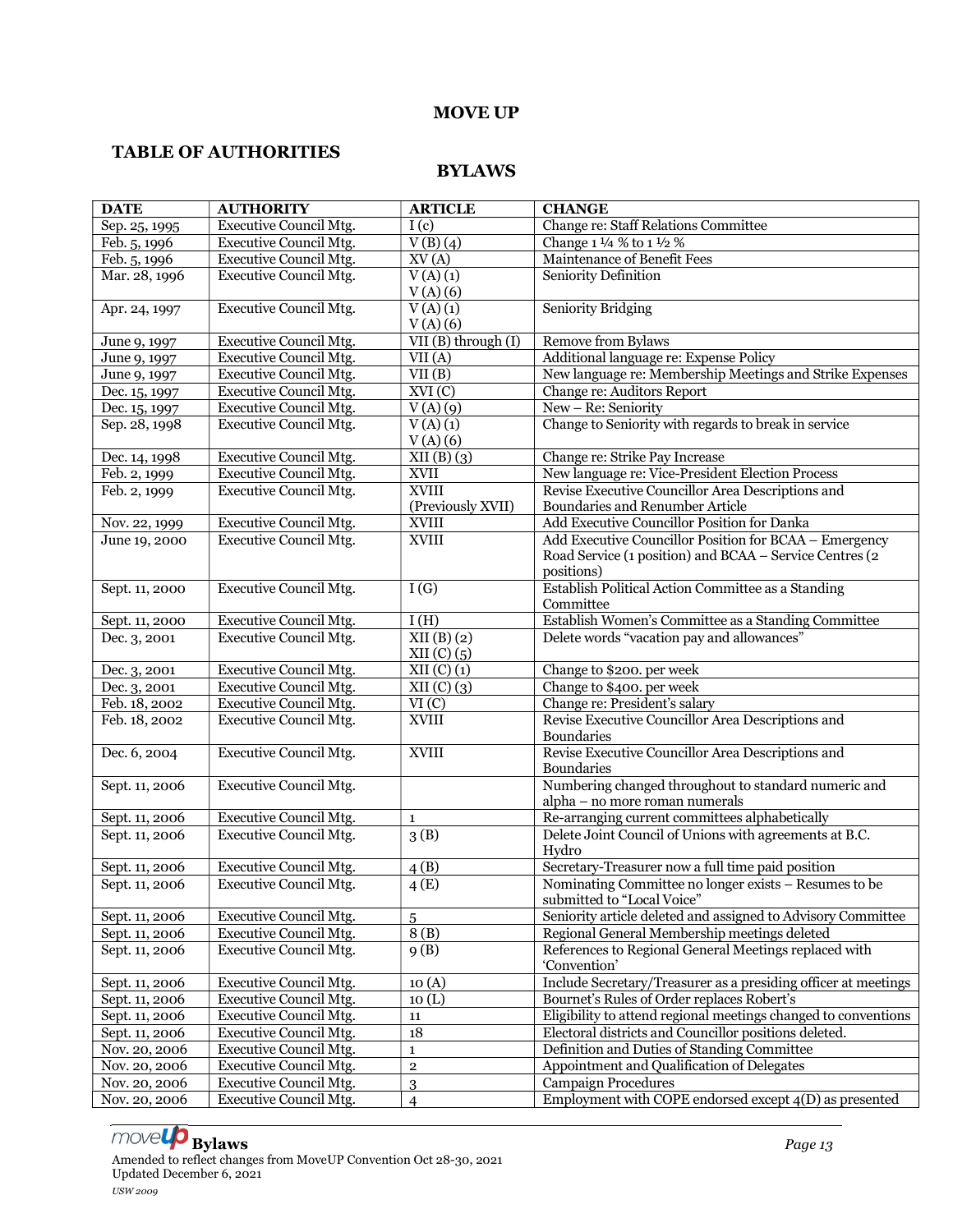| Nov. 20, 2006                | <b>Executive Council Mtg.</b>                                 | 5                 | Members' Compensation for Wages and Expenses while<br>engaged on Local Union Business               |
|------------------------------|---------------------------------------------------------------|-------------------|-----------------------------------------------------------------------------------------------------|
| Feb. 19, 2007                | <b>Executive Council Mtg.</b>                                 | 11                | Amend - Minimum dues shall be \$20. per month unless                                                |
|                              |                                                               |                   | variation by employee group is authorized by Executive                                              |
|                              |                                                               |                   | Council                                                                                             |
| March 19, 2007               | <b>Executive Council Mtg.</b>                                 | (V)               | Removal of Seniority Clause and adoption of Seniority                                               |
|                              |                                                               |                   | <b>Reinstatement Policy</b>                                                                         |
| Sept. 24, 2007               | <b>Executive Council Mtg.</b>                                 | $\overline{4(B)}$ | Secretary-Treasurer salary paid at max of highest unit's                                            |
|                              |                                                               |                   | salaried job grouping plus 5% and paid \$450. vehicle                                               |
|                              |                                                               |                   | allowance.                                                                                          |
| Sept. 28, 2009               | <b>Executive Council Mtg.</b>                                 | 3(A)(B)(C)(D)(E)  | Changes suggested from Heyman Report to stagger JS and                                              |
|                              |                                                               |                   | EC elections away from EB Election timeframe                                                        |
| Nov. 4, 2009                 | Convention                                                    | 13                | Addition of VP Constituencies, E/B Components and E/C                                               |
|                              |                                                               |                   | references and amending triennial general election to general                                       |
|                              |                                                               |                   | election.                                                                                           |
| May 28, 2012                 | <b>Executive Council Mtg.</b>                                 | 4(C)(D)           | President & Secretary-Treasurer Car Allowance increased to                                          |
| May 28, 2012                 | <b>Executive Council Mtg.</b>                                 | 1(E)2             | \$550.<br>Adjust Timeline to reflect new timeline for Executive Board                               |
|                              |                                                               |                   | Elections                                                                                           |
| May 28, 2012                 | <b>Executive Council Mtg.</b>                                 | 3(B)4             | Amend to remove conflict with Article 11.5d of Constitution-                                        |
|                              |                                                               |                   | Re: Returning Officer reporting of Results                                                          |
| May 28, 2012                 | <b>Executive Council Mtg.</b>                                 | 3(C)4             | Remove requirement for members to use S.I.N. for voting                                             |
|                              |                                                               |                   | purposes - Use Union Membership# instead                                                            |
| May 28, 2012                 | <b>Executive Council Mtg.</b>                                 | 3(E)              | Delete Article $3(E)$ as it is a duplication of Article 11.5 of the                                 |
|                              |                                                               |                   | Constitution. Renumber remaining.                                                                   |
| May 28, 2012                 | <b>Executive Council Mtg.</b>                                 | 7                 | Delete Article 7 to remove reference to Matters of                                                  |
|                              |                                                               |                   | Referendum. Renumber remaining articles and cross                                                   |
|                              |                                                               |                   | references accordingly                                                                              |
| May 28, 2012                 | <b>Executive Council Mtg.</b>                                 | 8(E)(F)           | Sub E and F are not consistent with the current practice of                                         |
|                              |                                                               |                   | taking votes.                                                                                       |
| May 28, 2012                 | <b>Executive Council Mtg.</b>                                 | 9 <sub>C</sub>    | Remove reference to 23% of revenue of Defence Fund                                                  |
| May 28, 2012                 | Executive Council Mtg.                                        | 9(D)              | Amend to reflect monies in the Defence Fund will be "readily"                                       |
|                              |                                                               |                   | available.                                                                                          |
| May 28, 2012                 | <b>Executive Council Mtg.</b>                                 | 10(B)1            | Delete the requirement to maintain the Contingency Fund in                                          |
|                              |                                                               |                   | a separate account.                                                                                 |
| Dec. 3, 2012                 | <b>Executive Council Mtg.</b><br><b>Executive Council Mtg</b> | 1(N)              | Add Youth Action Committee as Standing Committee                                                    |
| Mar 24, 2014                 | <b>Executive Council Mtg</b>                                  | 3(B)(iv)<br>6     | Change time from 5:00 pm to 4:30pm for ballot return<br>Add new 3rd - Business Arising from Minutes |
| May 26, 2014<br>Oct 6, 2014  | <b>Executive Council Mtg</b>                                  | 1(E)              | <b>Add Executive Board Member</b>                                                                   |
| Oct 6, 2014                  | <b>Executive Council Mtg</b>                                  | $\mathbf M$       | Amend name to Women's Rights Committee and update                                                   |
|                              |                                                               |                   | mandate                                                                                             |
| Oct 6, 2014                  | <b>Executive Council Mtg</b>                                  | 8(D)5             | Amend to show Defence Fund shall be invested in accordance                                          |
|                              |                                                               |                   | with the MOVEUP Statement of Investment Policies                                                    |
| Dec 7, 2015                  | <b>Executive Council Mtg</b>                                  | 8(B)3             | Amend Payment of Benefit - Strikes/Lockout amount                                                   |
|                              |                                                               |                   | depending on Defence Fund amount                                                                    |
| Dec 7, 2015                  | <b>Executive Council Mtg</b>                                  | 8(C)1             | Amend Payment of Benefits - Respecting Picket Line of                                               |
|                              |                                                               |                   | Another Union to allow for same level of benefit as 8(B)3                                           |
| Feb 29, 2016                 | Executive Council Mtg.                                        | $9(A)$ & $(B)$    | Delete entire bylaw 9                                                                               |
| Feb 29, 2016                 | Executive Council Mtg.                                        | 1(E)1             | Amend Electoral Committee bylaw to allow committee to                                               |
|                              |                                                               |                   | review numbers at least once a year to ensure representation.                                       |
| Feb 29, 2016                 | <b>Executive Council Mtg.</b>                                 | 1(a)              | Amend Advisory Committee to ensure policies are relevant                                            |
| Feb 29, 2016                 | <b>Executive Council Mtg.</b>                                 | 1(k)              | Add new K. Policy Creation Committee and renumber                                                   |
|                              |                                                               |                   | remaining letters                                                                                   |
| Feb 29, 2016                 | <b>Executive Council Mtg.</b>                                 | 1                 | Amend to define that committees should be balanced                                                  |
| Feb 29, 2016                 | <b>Executive Council Mtg.</b>                                 | Housekeeping      | Amend to reflect name change from COPE 378 to MoveUP                                                |
| Feb 29, 2016                 | Executive Council Mtg.                                        | Housekeeping      | Amend to reflect difference between triennial elections from                                        |
|                              |                                                               |                   | executive board elections                                                                           |
| Feb 29, 2016                 | <b>Executive Council Mtg.</b>                                 | Housekeeping      | Amend to change hyphenation of Vice-President, Secretary-                                           |
|                              | <b>Executive Council Mtg.</b>                                 | Housekeeping      | Treasurer and bylaws<br>Amend entirety to reflect Canadian spelling                                 |
| Feb 29, 2016<br>Feb 29, 2016 | Executive Council Mtg.                                        | Housekeeping      | Ensure all numbering changes are corrected                                                          |
| May 30, 2016                 | <b>Executive Council Mtg</b>                                  | 1(f)              | Amend Environment Committee protocol                                                                |
| May 28, 2018                 | <b>Executive Council Mtg.</b>                                 | Housekeeping      | Change all reference of he/she or his/her to they or their                                          |
|                              |                                                               |                   |                                                                                                     |